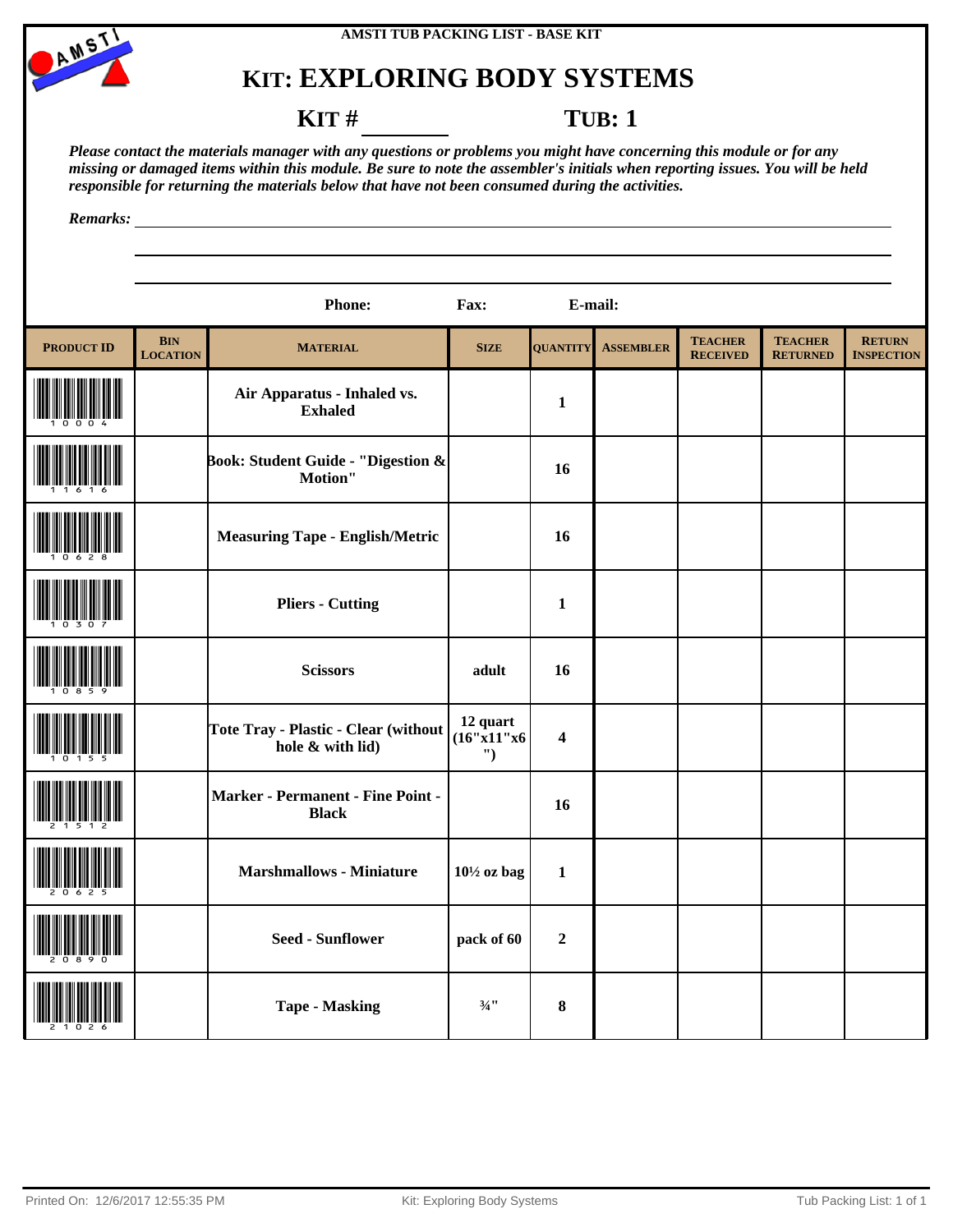



### **KIT** # **TUB: 2**

*Please contact the materials manager with any questions or problems you might have concerning this module or for any missing or damaged items within this module. Be sure to note the assembler's initials when reporting issues. You will be held responsible for returning the materials below that have not been consumed during the activities.*

|                   |                               | Phone:                                                   | Fax:                        | E-mail:                 |                  |                                   |                                   |                                    |
|-------------------|-------------------------------|----------------------------------------------------------|-----------------------------|-------------------------|------------------|-----------------------------------|-----------------------------------|------------------------------------|
| <b>PRODUCT ID</b> | <b>BIN</b><br><b>LOCATION</b> | <b>MATERIAL</b>                                          | <b>SIZE</b>                 | <b>QUANTITY</b>         | <b>ASSEMBLER</b> | <b>TEACHER</b><br><b>RECEIVED</b> | <b>TEACHER</b><br><b>RETURNED</b> | <b>RETURN</b><br><b>INSPECTION</b> |
|                   |                               | Book: Student Guide - "Digestion &<br>Motion"            |                             | 16                      |                  |                                   |                                   |                                    |
|                   |                               | <b>Funnel - Long Stem - Plastic - Clear</b>              | $2\frac{3}{4}$ " (67<br>mm) | $\boldsymbol{2}$        |                  |                                   |                                   |                                    |
|                   |                               | <b>Ruler - Plastic</b>                                   | 12"                         | 32                      |                  |                                   |                                   |                                    |
|                   |                               | Tote Tray - Plastic - Clear (without<br>hole & with lid) | 12 quart<br>(16"x11"x6<br>" | $\overline{\mathbf{4}}$ |                  |                                   |                                   |                                    |
|                   |                               | <b>Pencils - Colored - Multicolor</b>                    | set of 12                   | 16                      |                  |                                   |                                   |                                    |
|                   |                               | <b>Tape - Transparent</b>                                | $3/4$ <sup>11</sup>         | 8                       |                  |                                   |                                   |                                    |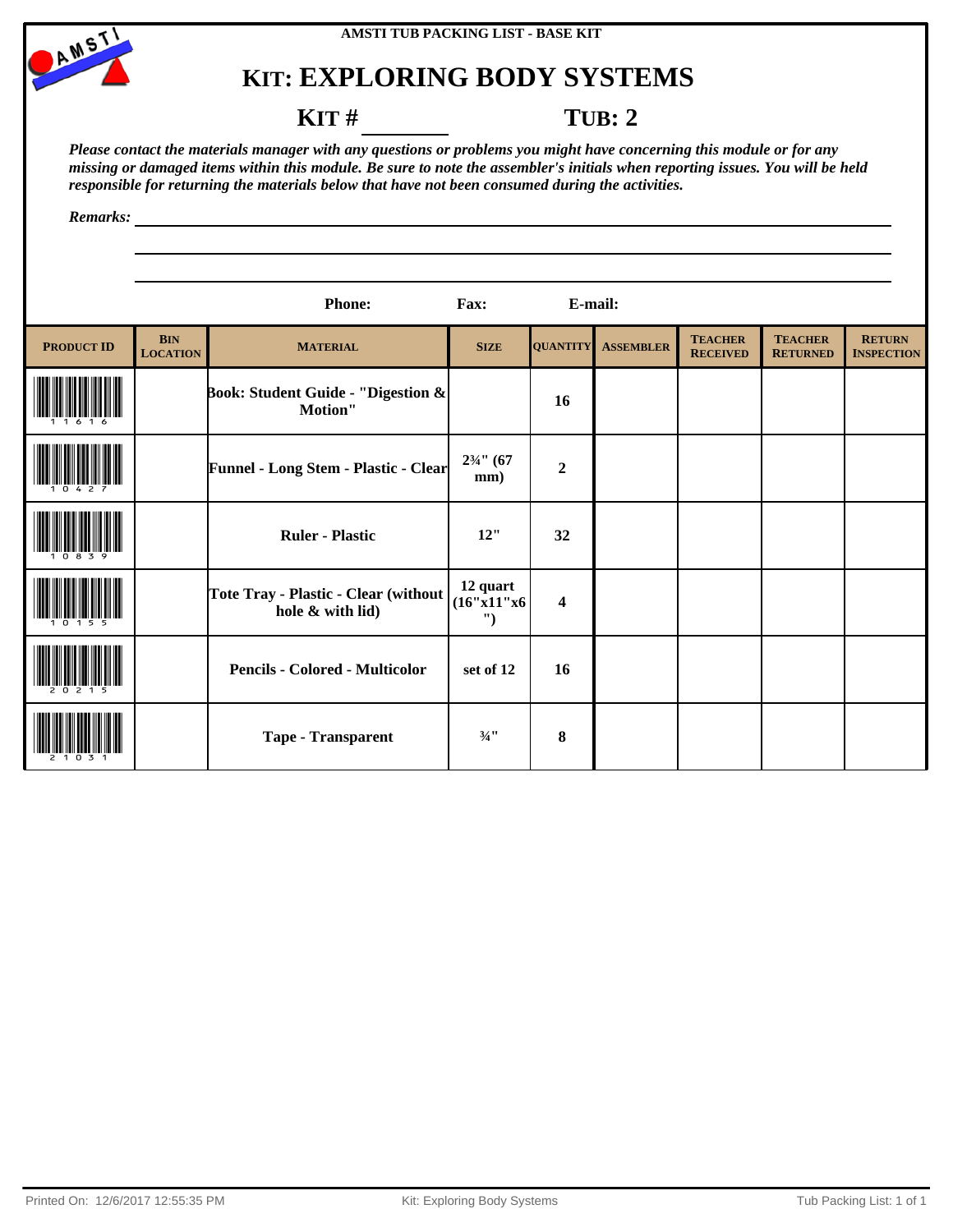



#### **KIT** # **TUB: 3**

*Please contact the materials manager with any questions or problems you might have concerning this module or for any missing or damaged items within this module. Be sure to note the assembler's initials when reporting issues. You will be held responsible for returning the materials below that have not been consumed during the activities.*

|                   |                               | <b>Phone:</b>                                        | Fax:                                     | E-mail:         |                  |                                   |                                   |                                    |
|-------------------|-------------------------------|------------------------------------------------------|------------------------------------------|-----------------|------------------|-----------------------------------|-----------------------------------|------------------------------------|
| <b>PRODUCT ID</b> | <b>BIN</b><br><b>LOCATION</b> | <b>MATERIAL</b>                                      | <b>SIZE</b>                              | <b>QUANTITY</b> | <b>ASSEMBLER</b> | <b>TEACHER</b><br><b>RECEIVED</b> | <b>TEACHER</b><br><b>RETURNED</b> | <b>RETURN</b><br><b>INSPECTION</b> |
|                   |                               | Book: Student Guide - "Respiration<br>& Circulation" |                                          | 16              |                  |                                   |                                   |                                    |
|                   |                               | <b>Cylinder - Graduated</b>                          | 50 ml                                    | 16              |                  |                                   |                                   |                                    |
|                   |                               | <b>Funnel - Plastic - Clear</b>                      | $2\frac{3}{4}$ " (67<br>mm)              | 16              |                  |                                   |                                   |                                    |
|                   |                               | Lighter - Grill - Butane                             |                                          | $\mathbf{1}$    |                  |                                   |                                   |                                    |
|                   |                               | <b>Bag - Plastic - Resealable</b>                    | gallon<br>(approx<br>$10^{11}$ x $12'$ ) | 40              |                  |                                   |                                   |                                    |
|                   |                               | <b>Bag - Plastic - Resealable</b>                    | 3'' x 4''                                | 16              |                  |                                   |                                   |                                    |
|                   |                               | <b>Bag</b> - Trash - Plastic                         | 30 gallon                                | $\bf{8}$        |                  |                                   |                                   |                                    |
|                   |                               | <b>Balloon - Round</b>                               | 9"                                       | 150             |                  |                                   |                                   |                                    |
|                   |                               | Candle - Tea                                         |                                          | 40              |                  |                                   |                                   |                                    |
|                   |                               | Dialysis Membrane - 1" Diameter                      | 700 cm                                   | $\mathbf{3}$    |                  |                                   |                                   |                                    |
|                   |                               | <b>String - Super Twine</b>                          | 200'                                     | $\mathbf 2$     |                  |                                   |                                   |                                    |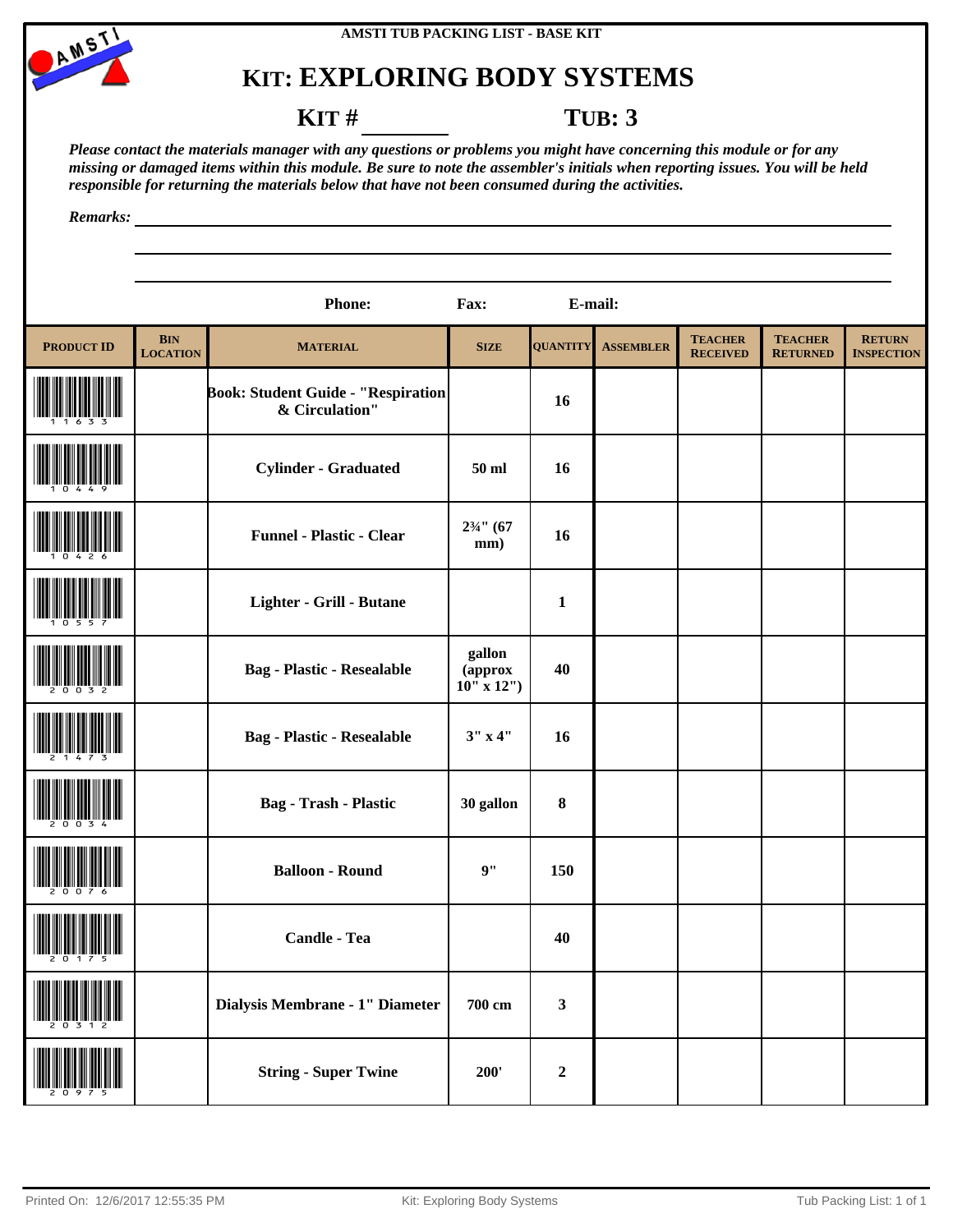



### **KIT** # **TUB: 4**

*Please contact the materials manager with any questions or problems you might have concerning this module or for any missing or damaged items within this module. Be sure to note the assembler's initials when reporting issues. You will be held responsible for returning the materials below that have not been consumed during the activities.*

|                   |                               | <b>Phone:</b>                                               | Fax:              | E-mail:         |                  |                                   |                                   |                                    |
|-------------------|-------------------------------|-------------------------------------------------------------|-------------------|-----------------|------------------|-----------------------------------|-----------------------------------|------------------------------------|
| <b>PRODUCT ID</b> | <b>BIN</b><br><b>LOCATION</b> | <b>MATERIAL</b>                                             | <b>SIZE</b>       | <b>QUANTITY</b> | <b>ASSEMBLER</b> | <b>TEACHER</b><br><b>RECEIVED</b> | <b>TEACHER</b><br><b>RETURNED</b> | <b>RETURN</b><br><b>INSPECTION</b> |
|                   |                               | <b>Beaker - Pyrex</b>                                       | 250 ml            | 24              |                  |                                   |                                   |                                    |
|                   |                               | <b>Book: Student Guide - "Respiration</b><br>& Circulation" |                   | <b>16</b>       |                  |                                   |                                   |                                    |
|                   |                               | Scoop - Lab                                                 |                   | 16              |                  |                                   |                                   |                                    |
|                   |                               | <b>Thermometer - Alcohol</b>                                | 12"               | 16              |                  |                                   |                                   |                                    |
|                   |                               | <b>Timer - Student</b>                                      |                   | 16              |                  |                                   |                                   |                                    |
|                   |                               | <b>Aluminum Foil</b>                                        | 12" x 25'<br>roll | $\mathbf{1}$    |                  |                                   |                                   |                                    |
|                   |                               | Label Set - Identification -<br>"Digestion & Motion"        | set of 80         | $\mathbf{1}$    |                  |                                   |                                   |                                    |
|                   |                               | Pan - Aluminum - Round (pie tin)                            | 9"                | 16              |                  |                                   |                                   |                                    |
|                   |                               | Plate - Paper - White                                       | 9"                | 25              |                  |                                   |                                   |                                    |
|                   |                               | <b>Spoon - Plastic</b>                                      |                   | 32              |                  |                                   |                                   |                                    |
|                   |                               | <b>Stick - Excavating</b>                                   | $10 \text{ cm}$   | 16              |                  |                                   |                                   |                                    |
|                   |                               | Wrap - Plastic - Clear                                      | standard          | $\mathbf{1}$    |                  |                                   |                                   |                                    |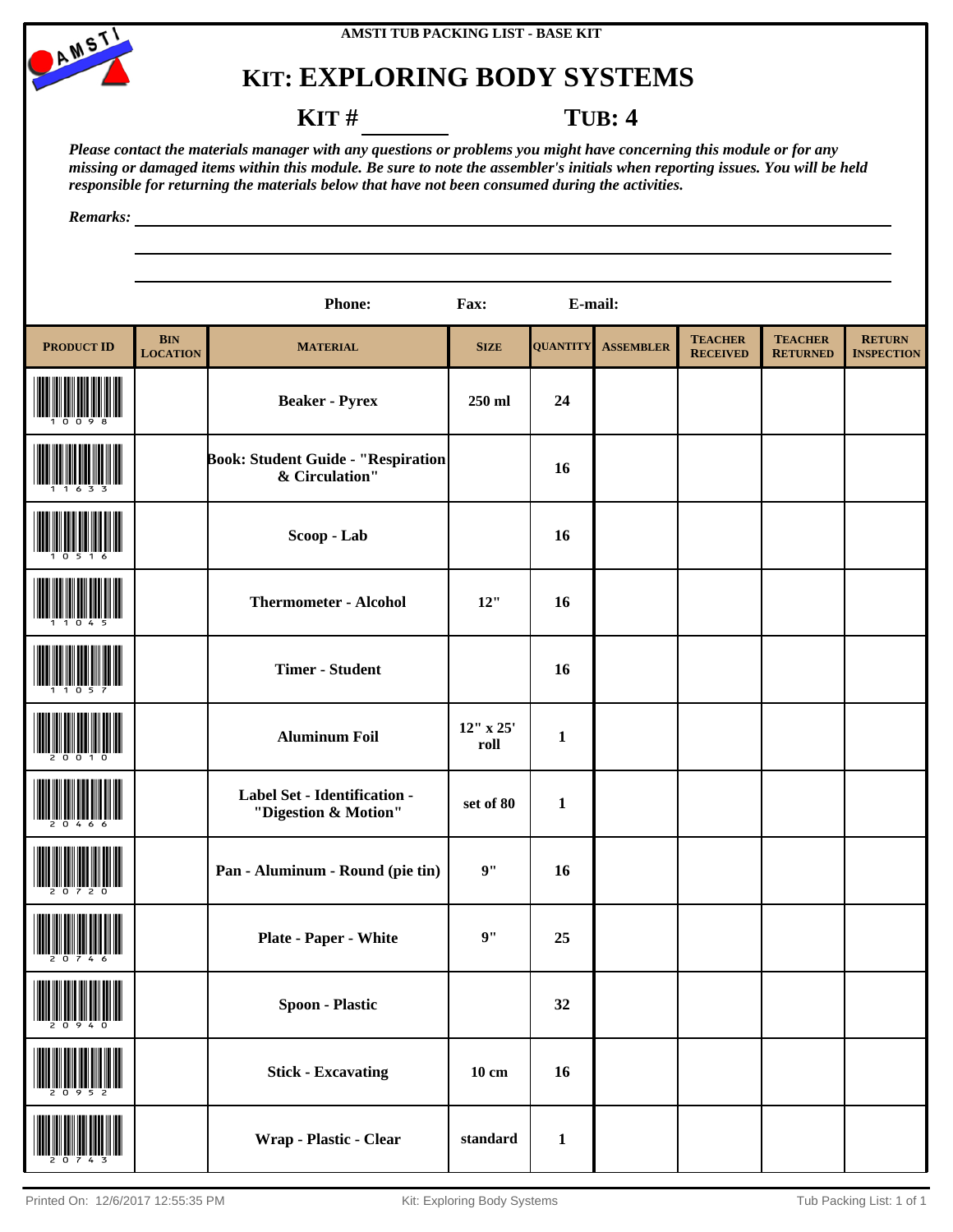



### **KIT** # **TUB: 5**

*Please contact the materials manager with any questions or problems you might have concerning this module or for any missing or damaged items within this module. Be sure to note the assembler's initials when reporting issues. You will be held responsible for returning the materials below that have not been consumed during the activities.*

|                                                             |                               | <b>Phone:</b>                                         | Fax:                      | E-mail:                 |                  |                                   |                                   |                                    |
|-------------------------------------------------------------|-------------------------------|-------------------------------------------------------|---------------------------|-------------------------|------------------|-----------------------------------|-----------------------------------|------------------------------------|
| <b>PRODUCT ID</b>                                           | <b>BIN</b><br><b>LOCATION</b> | <b>MATERIAL</b>                                       | <b>SIZE</b>               | <b>QUANTITY</b>         | <b>ASSEMBLER</b> | <b>TEACHER</b><br><b>RECEIVED</b> | <b>TEACHER</b><br><b>RETURNED</b> | <b>RETURN</b><br><b>INSPECTION</b> |
|                                                             |                               | <b>Brush - Test Tube</b>                              | small                     | $\overline{\mathbf{4}}$ |                  |                                   |                                   |                                    |
|                                                             |                               | <b>Test Tube</b>                                      | 20 x 150<br>mm            | 250                     |                  |                                   |                                   |                                    |
|                                                             |                               | <b>Test Tube</b>                                      | 25 x 150<br>$\mathbf{mm}$ | 32                      |                  |                                   |                                   |                                    |
|                                                             |                               | <b>Test Tube Clamp</b>                                |                           | 16                      |                  |                                   |                                   |                                    |
|                                                             |                               | <b>Test Tube Rack - Plastic (6 hole or</b><br>larger) |                           | $\boldsymbol{9}$        |                  |                                   |                                   |                                    |
|                                                             |                               | <b>Test Tube Rack - Round - Plastic</b>               |                           | 4                       |                  |                                   |                                   |                                    |
|                                                             |                               | <b>Bag - Fold-Close Top - Plastic</b>                 | 4" x 6"<br>(sandwich)     | 50                      |                  |                                   |                                   |                                    |
|                                                             |                               | <b>Bag - Plastic - Resealable</b>                     | 4" x 6"                   | 120                     |                  |                                   |                                   |                                    |
| $\begin{array}{c} \begin{array}{c} \end{array} \end{array}$ |                               | Pipette - Graduated - Plastic                         | 3ml                       | 300                     |                  |                                   |                                   |                                    |
|                                                             |                               | <b>Sponge - Compressed</b>                            | $3''$ x 4"                | 20                      |                  |                                   |                                   |                                    |
|                                                             |                               | <b>Straw - Flexible - Wrapped</b>                     |                           | 200                     |                  |                                   |                                   |                                    |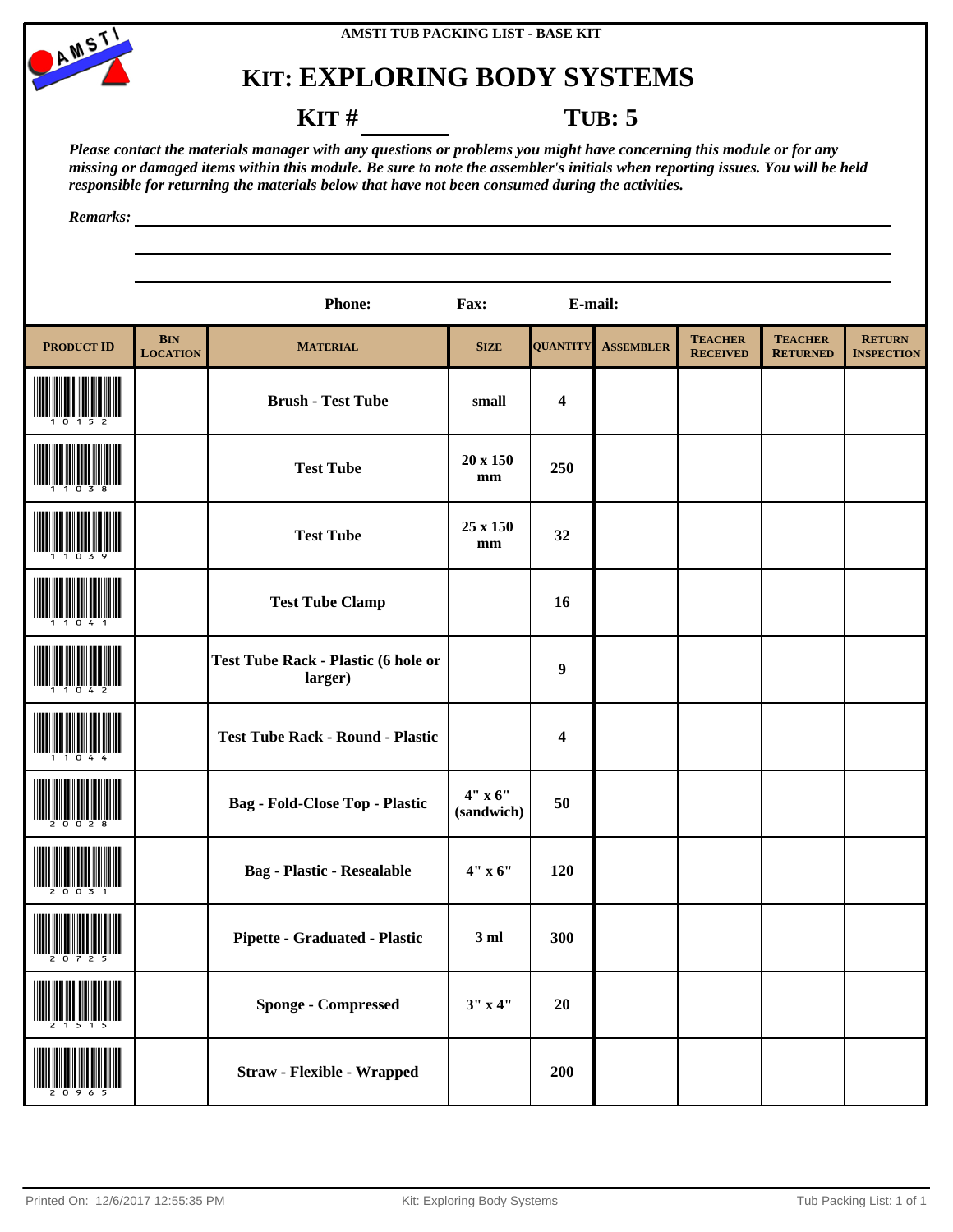



### **KIT** # **TUB: 6**

*Please contact the materials manager with any questions or problems you might have concerning this module or for any missing or damaged items within this module. Be sure to note the assembler's initials when reporting issues. You will be held responsible for returning the materials below that have not been consumed during the activities.*

|                   |                               | <b>Phone:</b>                                           | Fax:             | E-mail:                 |                  |                                   |                                   |                                    |
|-------------------|-------------------------------|---------------------------------------------------------|------------------|-------------------------|------------------|-----------------------------------|-----------------------------------|------------------------------------|
| <b>PRODUCT ID</b> | <b>BIN</b><br><b>LOCATION</b> | <b>MATERIAL</b>                                         | <b>SIZE</b>      | <b>QUANTITY</b>         | <b>ASSEMBLER</b> | <b>TEACHER</b><br><b>RECEIVED</b> | <b>TEACHER</b><br><b>RETURNED</b> | <b>RETURN</b><br><b>INSPECTION</b> |
|                   |                               | <b>Bottle - Dispensing (for</b><br>bromothymol blue)    | 250 ml           | 8                       |                  |                                   |                                   |                                    |
|                   |                               | <b>Bottle - Dispensing (for corn syrup</b><br>& starch) | 125 ml           | 16                      |                  |                                   |                                   |                                    |
|                   |                               | <b>Bottle - Dropper - Amber Glass (for</b><br>amylase)  | 7 <sub>m</sub>   | $\bf 8$                 |                  |                                   |                                   |                                    |
|                   |                               | Bottle - Dropper (for gastric juice &<br>pepsin)        | 30 ml            | 16                      |                  |                                   |                                   |                                    |
|                   |                               | <b>Bottle - Dropper (for water)</b>                     | 125 ml           | 8                       |                  |                                   |                                   |                                    |
|                   |                               | <b>Hot Pot</b>                                          | 32 oz            | $\overline{\mathbf{4}}$ |                  |                                   |                                   |                                    |
|                   |                               | <b>Ball - Tennis - Disposable</b>                       | marked           | $\bf 8$                 |                  |                                   |                                   |                                    |
|                   |                               | Corn Syrup - Light                                      | 16 oz            | $\mathbf{1}$            |                  |                                   |                                   |                                    |
|                   |                               | Oil - Vegetable                                         | 16 <sub>oz</sub> | $\mathbf{1}$            |                  |                                   |                                   |                                    |
|                   |                               | Tubing - Polyvinyl (for gut)                            | 9.3 <sub>m</sub> | 40                      |                  |                                   |                                   |                                    |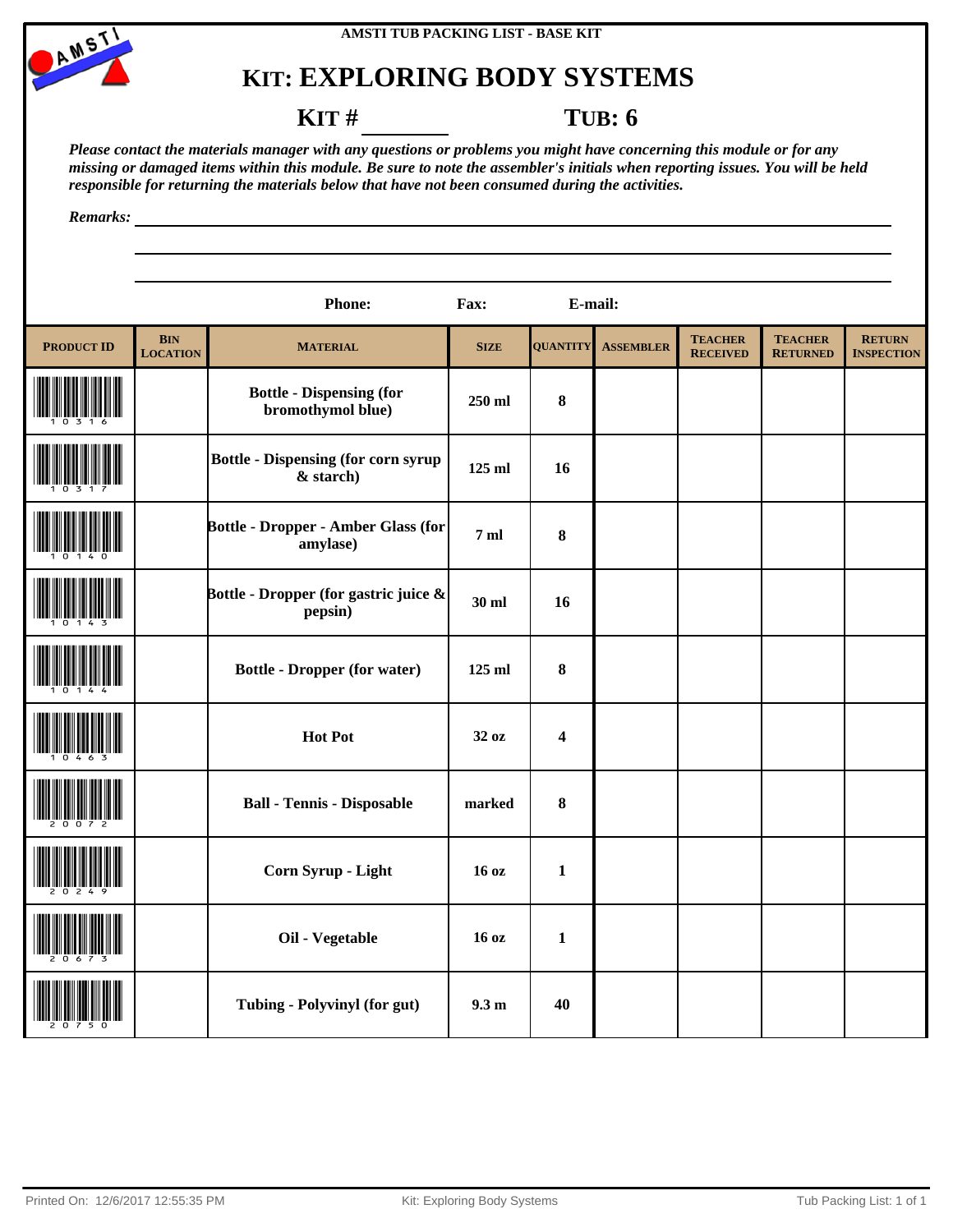



### **KIT** # **TUB: 7**

*Please contact the materials manager with any questions or problems you might have concerning this module or for any missing or damaged items within this module. Be sure to note the assembler's initials when reporting issues. You will be held responsible for returning the materials below that have not been consumed during the activities.*

|                   |                               | <b>Phone:</b>                                                               | Fax:            | E-mail:          |                  |                                   |                                   |                                    |
|-------------------|-------------------------------|-----------------------------------------------------------------------------|-----------------|------------------|------------------|-----------------------------------|-----------------------------------|------------------------------------|
| <b>PRODUCT ID</b> | <b>BIN</b><br><b>LOCATION</b> | <b>MATERIAL</b>                                                             | <b>SIZE</b>     | <b>QUANTITY</b>  | <b>ASSEMBLER</b> | <b>TEACHER</b><br><b>RECEIVED</b> | <b>TEACHER</b><br><b>RETURNED</b> | <b>RETURN</b><br><b>INSPECTION</b> |
|                   |                               | <b>Cylinder - Graduated</b>                                                 | $100$ ml        | $\mathbf{1}$     |                  |                                   |                                   |                                    |
|                   |                               | <b>Cylinder - Graduated</b>                                                 | $10$ ml         | 16               |                  |                                   |                                   |                                    |
|                   |                               | <b>Poster: "Food Testing Master</b><br>Chart"                               |                 | $\mathbf{1}$     |                  |                                   |                                   |                                    |
|                   |                               | <b>Anise Extract</b>                                                        | 1 <sub>oz</sub> | $\mathbf{1}$     |                  |                                   |                                   |                                    |
|                   |                               | <b>Artificial Gastric Juice Set (HCl -</b><br>pepsin powder - 250ml bottle) |                 | $\mathbf{1}$     |                  |                                   |                                   |                                    |
|                   |                               | <b>Baking Soda</b>                                                          | 16 oz           | $\mathbf{1}$     |                  |                                   |                                   |                                    |
|                   |                               | <b>Clay - Modeling</b>                                                      | 2 oz            | $\boldsymbol{2}$ |                  |                                   |                                   |                                    |
|                   |                               | <b>Corn Starch</b>                                                          | $2\ \text{oz}$  | 16               |                  |                                   |                                   |                                    |
| $\frac{1}{2}$     |                               | <b>Crackers - Soup - Oyster</b>                                             | bag             | $\mathbf{1}$     |                  |                                   |                                   |                                    |
|                   |                               | Egg White - Powdered (egg<br>albumin)                                       | 2 oz jar        | $\boldsymbol{8}$ |                  |                                   |                                   |                                    |
|                   |                               | Hydrochloric Acid - .07 M                                                   | 30 ml           | 16               |                  |                                   |                                   |                                    |
|                   |                               | <b>Knife - Plastic</b>                                                      |                 | 16               |                  |                                   |                                   |                                    |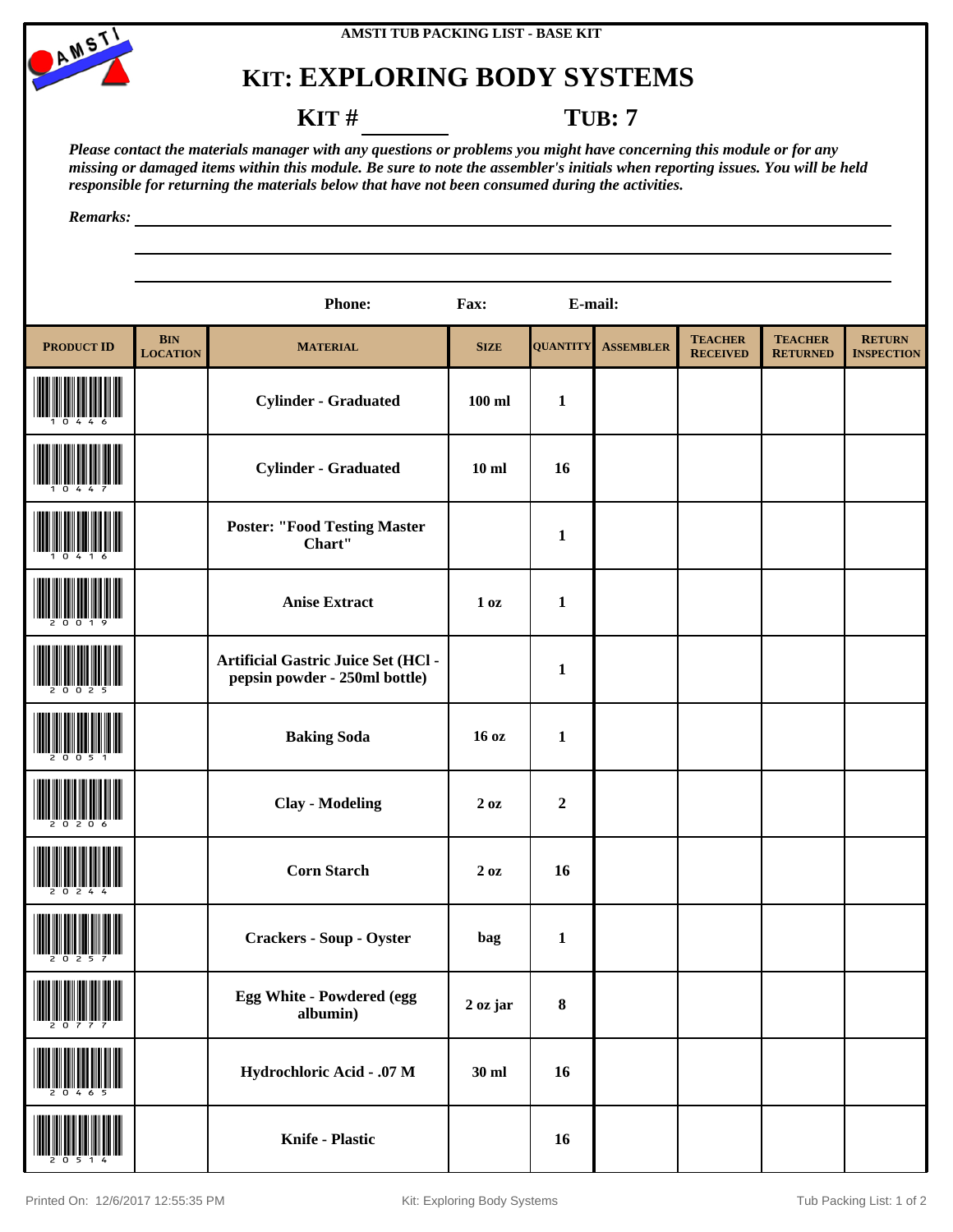|  | Lab Tray - 6 Section                             |                  | 240              |  |  |
|--|--------------------------------------------------|------------------|------------------|--|--|
|  | <b>Potato Buds</b>                               | 2 oz jar         | $\bf{8}$         |  |  |
|  | <b>Seed - Anise</b>                              | 1 <sub>0</sub> z | $\mathbf{1}$     |  |  |
|  | <b>Solution - Benedict's</b>                     | $30$ ml          | 16               |  |  |
|  | <b>Solution - Blue - Bromothymol</b>             | $15$ ml          | $\boldsymbol{2}$ |  |  |
|  | <b>Solution - Lugol's</b>                        | 7.5 ml           | 16               |  |  |
|  | <b>Solution - Starch</b>                         | 125 ml           | 16               |  |  |
|  | Solution Set - Amylase (powder &<br>60ml bottle) |                  | $\mathbf 2$      |  |  |
|  | Solution Set - Pepsin (powder &<br>250ml bottle) |                  | $\boldsymbol{2}$ |  |  |
|  | <b>Tickets - Raffle</b>                          | pack of<br>2,000 | $\mathbf{1}$     |  |  |
|  | <b>Toothpicks - Flat</b>                         | pack of 750      | $\mathbf{1}$     |  |  |
|  | <b>Water - Carbonated</b>                        | 1 liter          | $\mathbf{1}$     |  |  |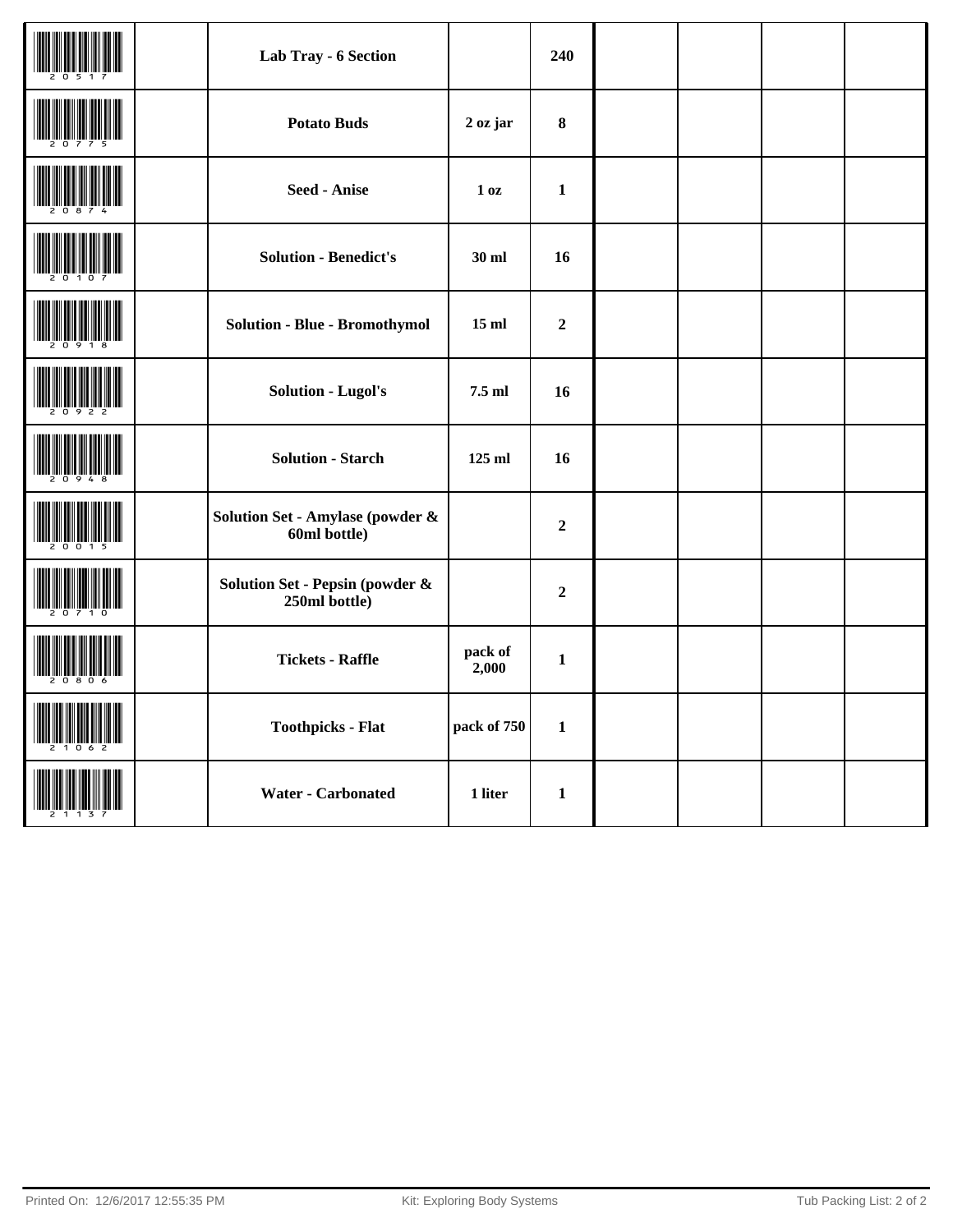



### **KIT # TUB: 8**

*Please contact the materials manager with any questions or problems you might have concerning this module or for any missing or damaged items within this module. Be sure to note the assembler's initials when reporting issues. You will be held responsible for returning the materials below that have not been consumed during the activities.*

|                   |                               | <b>Phone:</b>                                    | Fax:             | E-mail:         |                  |                                   |                                   |                                    |
|-------------------|-------------------------------|--------------------------------------------------|------------------|-----------------|------------------|-----------------------------------|-----------------------------------|------------------------------------|
| <b>PRODUCT ID</b> | <b>BIN</b><br><b>LOCATION</b> | <b>MATERIAL</b>                                  | <b>SIZE</b>      | <b>QUANTITY</b> | <b>ASSEMBLER</b> | <b>TEACHER</b><br><b>RECEIVED</b> | <b>TEACHER</b><br><b>RETURNED</b> | <b>RETURN</b><br><b>INSPECTION</b> |
|                   |                               | <b>Block - Wood</b>                              | 1" cube          | $\bf 8$         |                  |                                   |                                   |                                    |
|                   |                               | Lung Function Model Kit (bell jar)               |                  | $\mathbf{1}$    |                  |                                   |                                   |                                    |
|                   |                               | <b>Pump</b> - Siphon                             | cut to 15"       | 16              |                  |                                   |                                   |                                    |
|                   |                               | <b>Ruler - Laminated</b>                         |                  | 16              |                  |                                   |                                   |                                    |
|                   |                               | <b>Stopper - Rubber (with large hole)</b>        | #0               | 16              |                  |                                   |                                   |                                    |
|                   |                               | <b>Stopper - Rubber (with small hole)</b>        | #0               | 16              |                  |                                   |                                   |                                    |
|                   |                               | Syringe (with end removed)                       | 60 ml            | 16              |                  |                                   |                                   |                                    |
|                   |                               | <b>Cup - Plastic</b>                             | 32 oz            | 16              |                  |                                   |                                   |                                    |
| $\frac{1}{2}$     |                               | Food Coloring - Liquid - Red                     | 1 <sub>0</sub> z | $\mathbf{1}$    |                  |                                   |                                   |                                    |
|                   |                               | <b>Mouthpiece - Disposable</b>                   |                  | 160             |                  |                                   |                                   |                                    |
|                   |                               | <b>Tubing - Polyvinyl (for lung</b><br>capacity) | $2\ {\rm m}$     | 160             |                  |                                   |                                   |                                    |